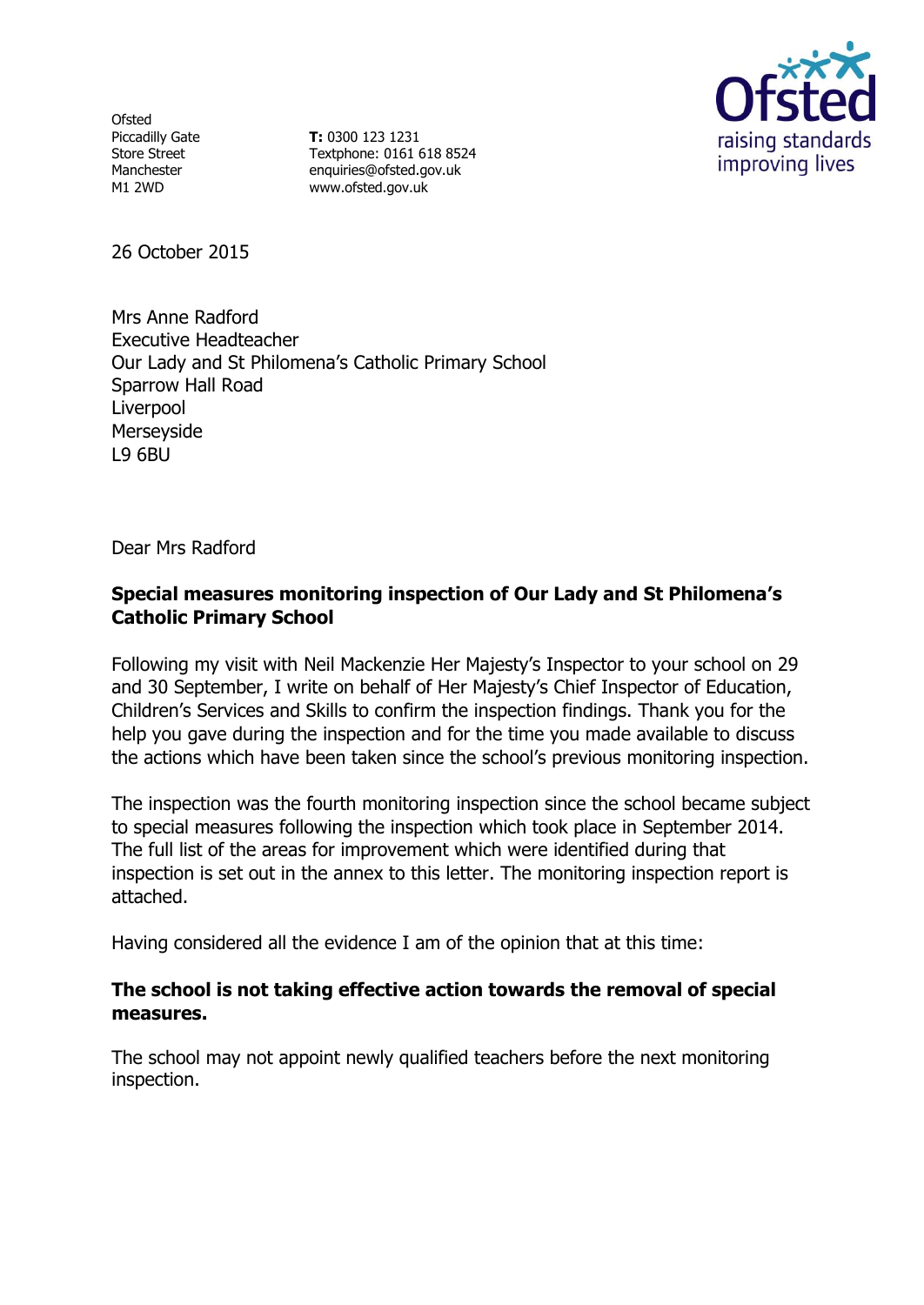

This letter and monitoring inspection report will be published on the Ofsted website. I am copying this letter and the monitoring inspection report to the Secretary of State, the Archdiocese of Liverpool, the Chair of the Governing Body and the Director of Children's Services for Liverpool. This letter will be published on the Ofsted website.

Yours sincerely

Leszek Iwaskow

# **Her Majesty's Inspector**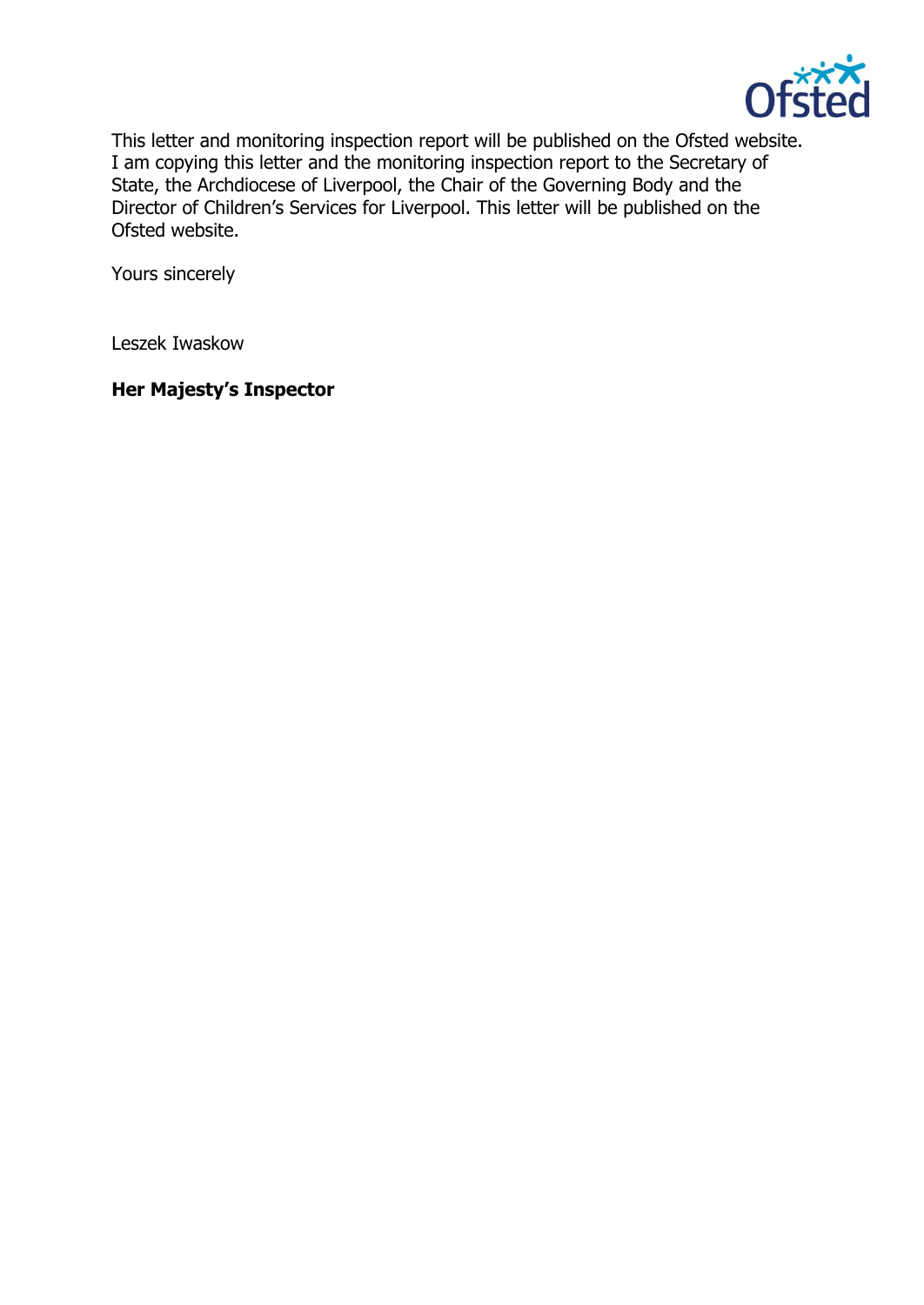

# **Annex**

## **The areas for improvement identified during the inspection which took place in September 2014.**

- Take urgent steps to improve the quality of teaching throughout the school so that it is at least good, in order to raise standards for all groups of pupils in all key stages, so that they can make good or better progress by:
	- ensuring that the basic skills in reading, writing and mathematics are taught consistently well in all classes, including in the early years, with a focus on improving writing in particular
	- raising teachers' expectations regarding the progress pupils should make, especially for disadvantaged pupils
	- using information about what pupils know and can do to set work that is suitably difficult, especially for the most able, and which helps them to learn well
	- ensuring that pupils have the opportunity to respond to teachers' marking and to improve their work themselves
	- planning work which pupils find interesting and challenging so as to improve their concentration and attitudes to learning.
- **IMPROVE THE EFFECT INCOCES OF LEADER SHOW AND META LANGE INCLUSIVE INCLUDING** governance by:
	- establishing rigorous systems to measure the performance of staff and the impact they have on raising standards for pupils and ensure that governors hold leaders to account for doing so
	- ensuring that planned improvement is rapid and keeps to tight timescales
	- setting up procedures to check that assessments of pupils' skills and knowledge are accurate
	- ensuring rigorous and specific targets are set for individual pupils which accelerate the progress of those who are underachieving so that they catch up quickly
	- regularly checking on the progress that all different groups of pupils make and taking swift action if any group are not achieving as well as they should.
- **IMPROVE pupils' behaviour and safety by:** 
	- ensuring teaching is stimulating and motivates pupils well so that they develop good attitudes to learning
	- ensuring all teachers have the skills to manage pupils' behaviour effectively
	- improving record keeping so that systems are rigorous and all incidents of poor behaviour are noted along with the impact of any action taken in order to prevent reoccurrence.
- **IMPROVE pupils' attendance by:** 
	- ensuring that work with families to reduce absence is effective
	- checking and analysing patterns of absence in relation to specific groups, especially disadvantaged pupils, and using this information to identify the specific actions needed to improve attendance and reduce the proportion of pupils that are frequently absent.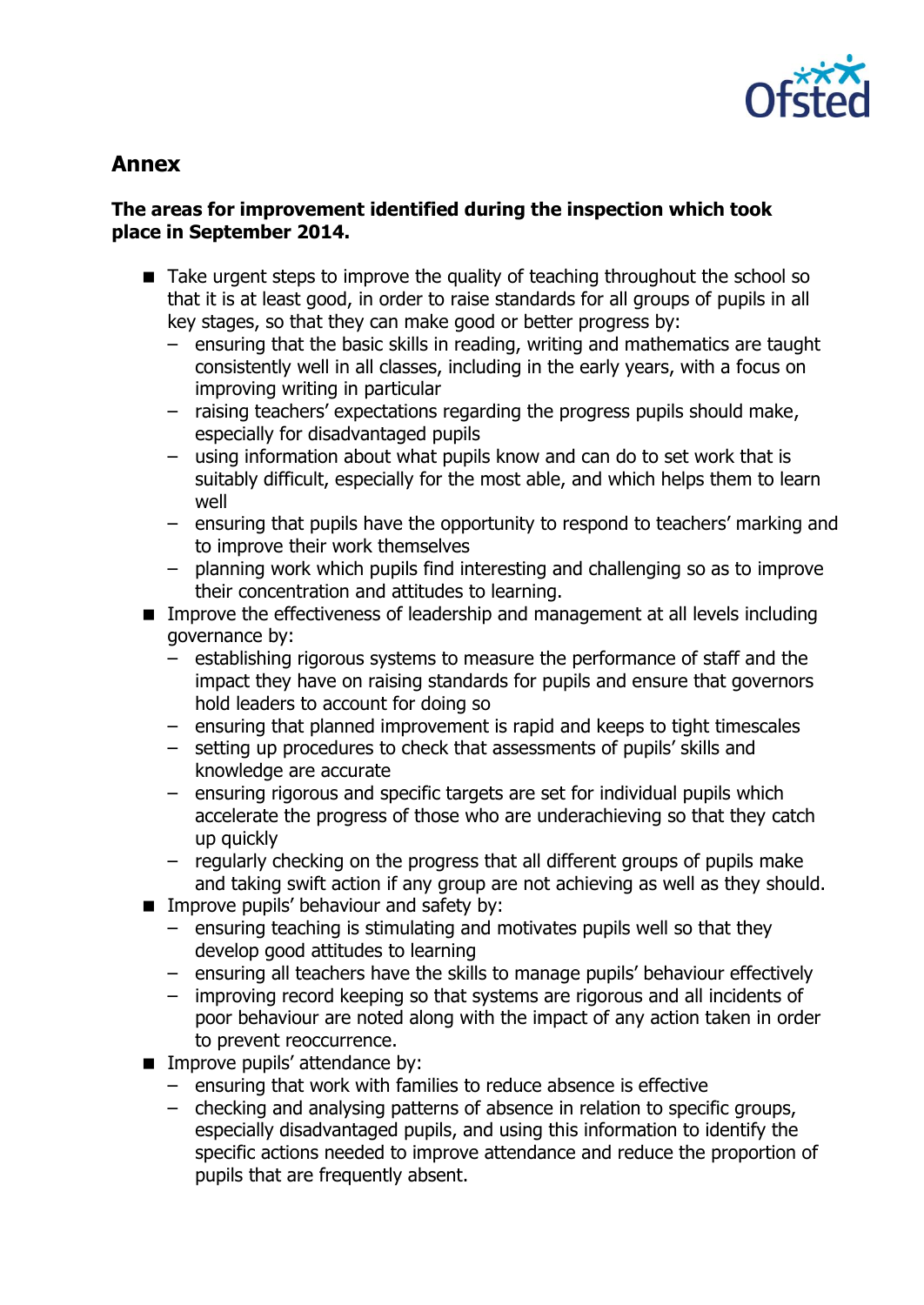

An external review of governance should be undertaken in order to assess how this aspect of leadership and management may be improved.

An external review of the school's use of the pupil premium should be undertaken in order to assess how this aspect of leadership and management may be improved.

At the last monitoring visit, on 2 and 3 July 2015, Her Majesty's Inspector also advised leaders and managers:

as a matter of urgency, to ensure that the administration and recording of information that is necessary to keep pupils safe, especially records of incidents and misbehaviour, is robust and accurate.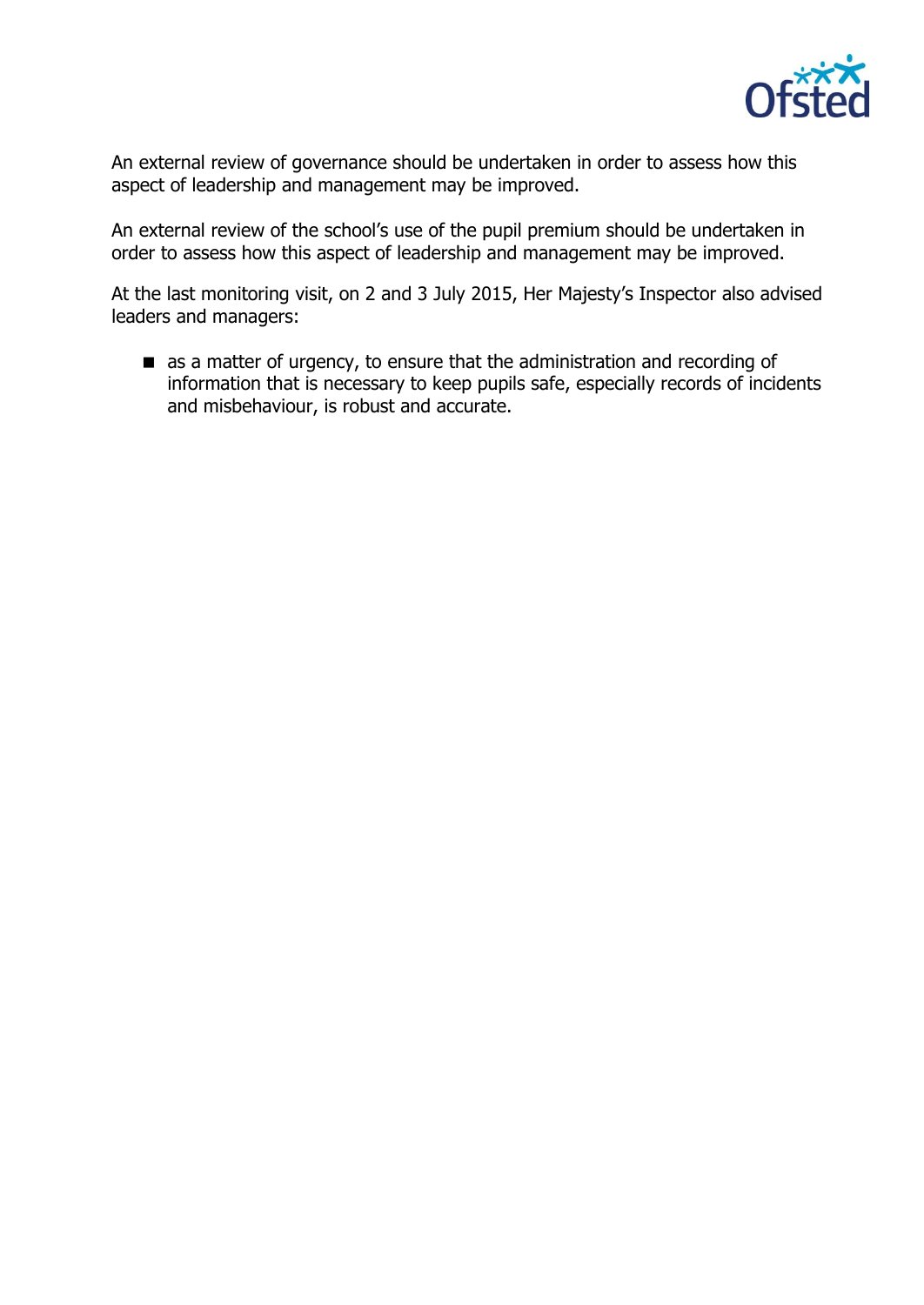

# **Report on the fourth monitoring inspection on 29 and 30 September 2015**

#### **Evidence**

As a result of safeguarding concerns, the focus of this inspection was primarily on the personal development, behaviour and welfare of pupils, as well as the effectiveness of the school's leaders in ensuring that all pupils are kept safe. The school was inspected very recently in July 2015 and issues relating to outcomes for pupils and the quality of teaching and learning highlighted in that report remain relevant today. Her Majesty's Inspectors observed the school's work, and scrutinised a wide range of school and associated documentation linked to behaviour and safety and special educational needs, including the local authority's recent safeguarding review. Her Majesty's Inspectors met with the headteacher and seconded deputy headteacher as well as with most of the teaching and ancillary staff. In addition, discussions were held with three groups of pupils, the Chair of the Governing Body and two representatives of the local authority. Informal discussions were also held over the course of the two days with pupils, parents and staff. The inspectors toured the site, accompanied by the executive headteacher and caretaker, to check on site security and whether the school environment was safe and conducive to learning. No formal lesson observations took place, since this was not the focus of this monitoring visit, but inspectors visited lessons to look primarily at the behaviour of pupils. Pupils were also observed in everyday situations around the school as well as at break times and lunchtimes.

## **Context**

The headteacher resigned on the 17 September with effect from the 25 September 2015. A new executive head teacher has been appointed and she took up post the day before this inspection. Two teachers have left the school since the last inspection and one new appointment has been made. Currently, two classes are being taught by temporary staff.

Inspectors were aware during this inspection that a serious incident which occurred at the setting since the previous inspection is under investigation by the appropriate authorities. While Ofsted does not have the power to investigate incidents of this kind, actions taken by the setting in response to the incident were considered (where appropriate) alongside the other evidence available at the time of the inspection to guide inspectors' judgements.

#### **Outcomes for pupils**

The findings of the recent third monitoring visit published on the 22 July 2015 still apply. There is little evidence to show that achievement is improving and it remains inconsistent between classes and groups of pupils.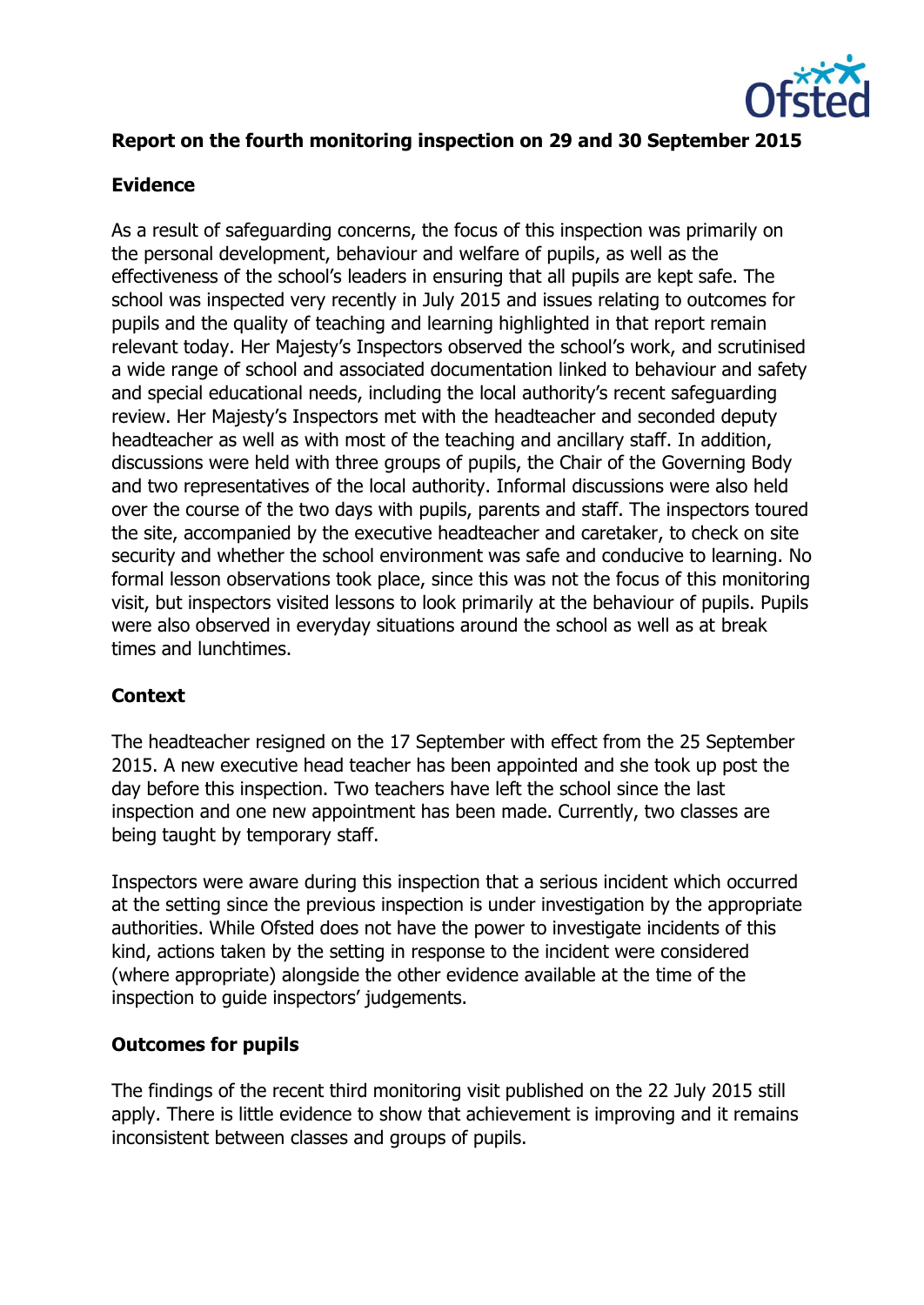

# **Quality of teaching, learning and assessment**

Similarly, the findings in the previous report regarding the quality of teaching and learning still apply. Teaching continues to require considerable improvement.

#### **Personal development, behaviour and welfare**

There are serious failings in how the school safeguards its pupils.

The school environment is not pleasant or conducive to learning. In most cases, classrooms are uninviting, cluttered and untidy. There are few up-to-date displays of pupils' work and those found in corridors are jaded and, in some cases, damaged. Quite a few areas of the school are in a poor state of repair. Clutter and debris in many rooms and cupboards creates an environment which looks uncared for and can be a hazard for pupils. In the library, for example, books are scattered across shelves or piled upon the floor and there is no sense of order. Such an unwelcoming and chaotic environment does not encourage pupils to enjoy reading or care for books in their possession. Electrical cables and telephone lines in some classrooms are trip hazards and add to the unsightly environment. There are also concerns about the safety of the outside environment. Wire fencing around the enclosed play area where pupils play football is damaged and ripped. Pupils could easily cut themselves badly on it. The climbing and balance equipment is sited too close to concrete surfaces, which could be a hazard to pupils who slip or fall. The few resources available are not of sufficiently good quality to stimulate constructive and meaningful play at breaktimes and lunchtimes, especially for the younger pupils. Adult supervision is lax. Pupils interviewed reported that they can feel intimidated by some boys who behave badly and can bully others. A small number of pupils repeatedly misbehave, particularly at lunchtimes. Pupils described regularly having to draw the attention of lunchtime supervisors to rough and often intimidating behaviour.

On the positive side, satisfactory procedures are in place to ensure that especially vulnerable pupils are kept safe. The school responds quickly and well when particular issues are drawn to their attention. It works well with other schools and agencies to support individual pupils and effectively resolve any concerns. Prompt and accurate action is taken when anyone raises concerns about a pupil. Information about these pupils is sufficiently well organised to ensure that any necessary action is taken.

Procedures to ensure that pupils are safe when taking part in off-site and educational visits are inadequate. The needs of individual pupils, such as those with specific medical conditions, are not communicated clearly enough to all supervisory adults. In the past, pupils have been taken out of school without adequate risk assessments having taken place. The new executive headteacher recognised this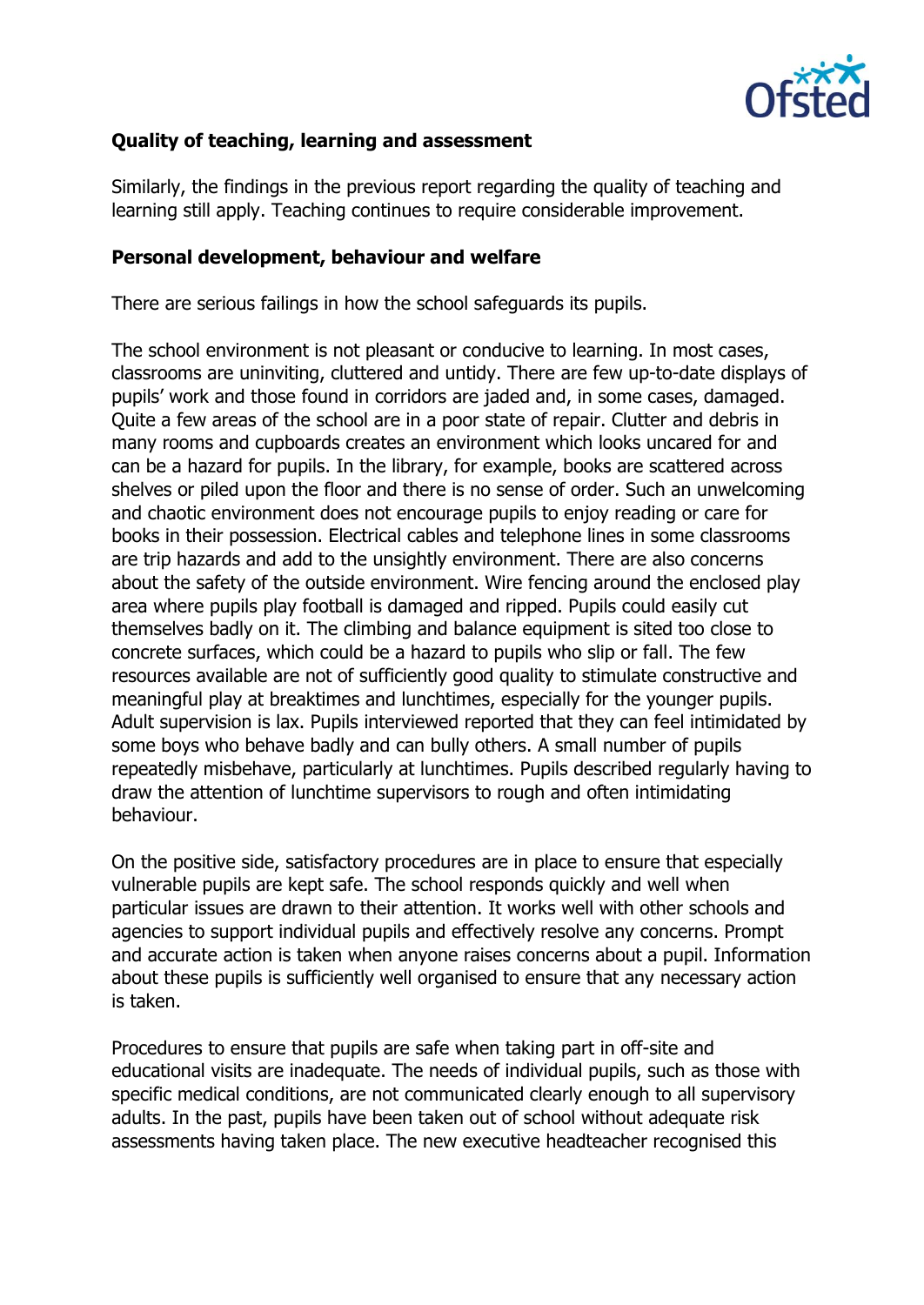

concern immediately and cancelled a visit due to take place during the week of the inspection because it had not been well prepared.

The register of pupils with medical conditions and allergies has not been kept up to date. Teachers were not able to identify all the pupils in their care who had medical conditions or who were on medication. There are no facilities to store medicines out of reach of children in the classrooms or in store cupboards. Inspectors identified medicines inadequately stored in boxes on the floor of storerooms. The new executive headteacher has immediately ordered medicine storage cabinets for all classrooms and the register is being updated.

There are satisfactory evacuation procedures from classrooms in the event of fire, but there is a lack of clarity about the procedure for checking if anybody has been left in the building. Fire alarms are checked regularly but fire drills are not a regular part of the safeguarding process. Teachers could not recall with any conviction whether these had occurred, or when.

The reporting of behaviour incidents and accidents has increased in frequency since this was raised as an issue during the last inspection. Although recording has improved, there is still little evidence of how incidents have been followed up and there is no analysis of patterns of misbehaviour. The school has not used the information it has gathered in its records to decide how to tackle the problem more effectively. Teacher still have difficulties in managing pupils' behaviour, even in some classes where numbers are very small. In too many classes, the behaviour of boys is poor and slows learning. Inspectors observed boys quickly losing concentration, fidgeting and distracting others.

Pupils interviewed were very clear about what they would do if they, or a friend, were concerned or felt unsafe. Pupils identified who they would talk to and are confident that appropriate action would be taken by teachers. These pupils were also very clear about how to keep themselves safe when using computers or social media.

The single central record of recruitment and vetting checks, covering all staff and others identified by the school as having regular contact with children, meets national requirements.

On the positive side, the procedures introduced since the start of term to monitor and improve attendance are now much better organised. They are beginning to have an impact, although poor attendance is still an issue. Action to chase up pupils who are absent is prompt. Lateness is being noted and challenged. During the inspection, it was refreshing to see that a pupil, absent in the morning, was in school for the afternoon session because her absence had been chased up. The key member of staff is knowledgeable and is setting clear expectations for pupils, parents and staff. She is aware of the link between good attendance and the need to keep pupils safe.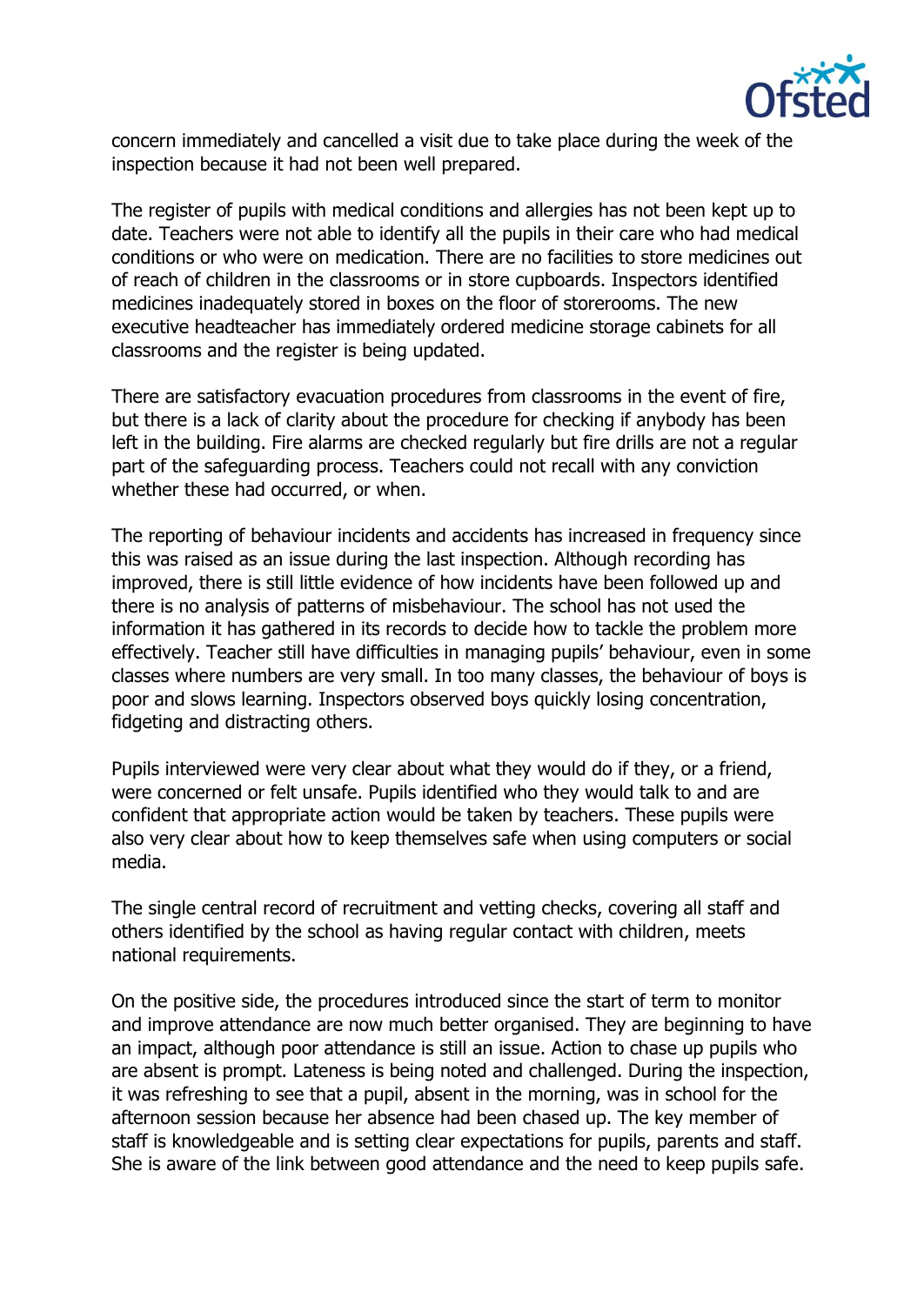

Long-term absence is also pursued and investigated. Hopefully these strategies will have an impact and attendance will begin to improve.

Provision for disabled pupils and those who have special educational needs is currently disorganised and dysfunctional. Individual educational plans for these pupils are being reviewed, but this is taking place without discussion with pupils and parents. Too many staff have been tardy in returning draft plans to the special educational needs coordinator by the set deadline, which has long passed. It is now four weeks into the term and the school has not ensured that active plans are in place for these pupils. This lack of urgency reflects the prevalent casual culture of the school. Record keeping is chaotic and not secure. Incidents are not being logged and recorded. There are no protocols in place and there few effective checks and little sharing of information. Training for staff is haphazard and currently ineffective.

#### **Effectiveness of leadership and management**

School leaders and governors have not met their statutory duty to ensure that all pupils in their care are safe and secure. They have not established a culture in the school that places high enough priority on safeguarding. Currently, there is a lack of rigour in implementing safeguarding measures across the school. The school's organisation to secure pupils' safety is poor and this disorganisation also reflects the general lack of urgency and accountability that has pervaded the school for far too long.

Neither teachers nor support staff have received appropriate safeguarding training of sufficient quality. Mid-day supervisory staff reported that they had not received any recent relevant training. Training sessions have relayed information to staff and raised awareness but failed to make sure that there was in-depth understanding of safeguarding responsibilities and processes. Several staff, when interviewed, stated that safeguarding is just 'common sense'. This identifies a lack of real understanding or importance of safeguarding and the complexities involved. Staff have very limited understanding of the 'Prevent' agenda (the strategy which promotes fundamental British values and promotes pupils' safety from dangers including radicalisation and extremism) and how this applies to their school. However, all staff are aware of the name of the designated person for safeguarding.

Various policies linked to safeguarding have recently been produced. These have not yet been approved by the governing body and, as a result, are not yet being consistently implemented throughout the school.

The curriculum currently does not support safeguarding well. There is no systematic programme for personal and social education that allows pupils to think and learn about issues such as personal safety, health and positive behaviour. Currently, pupils have few opportunities in the teaching programme to develop their self-esteem,